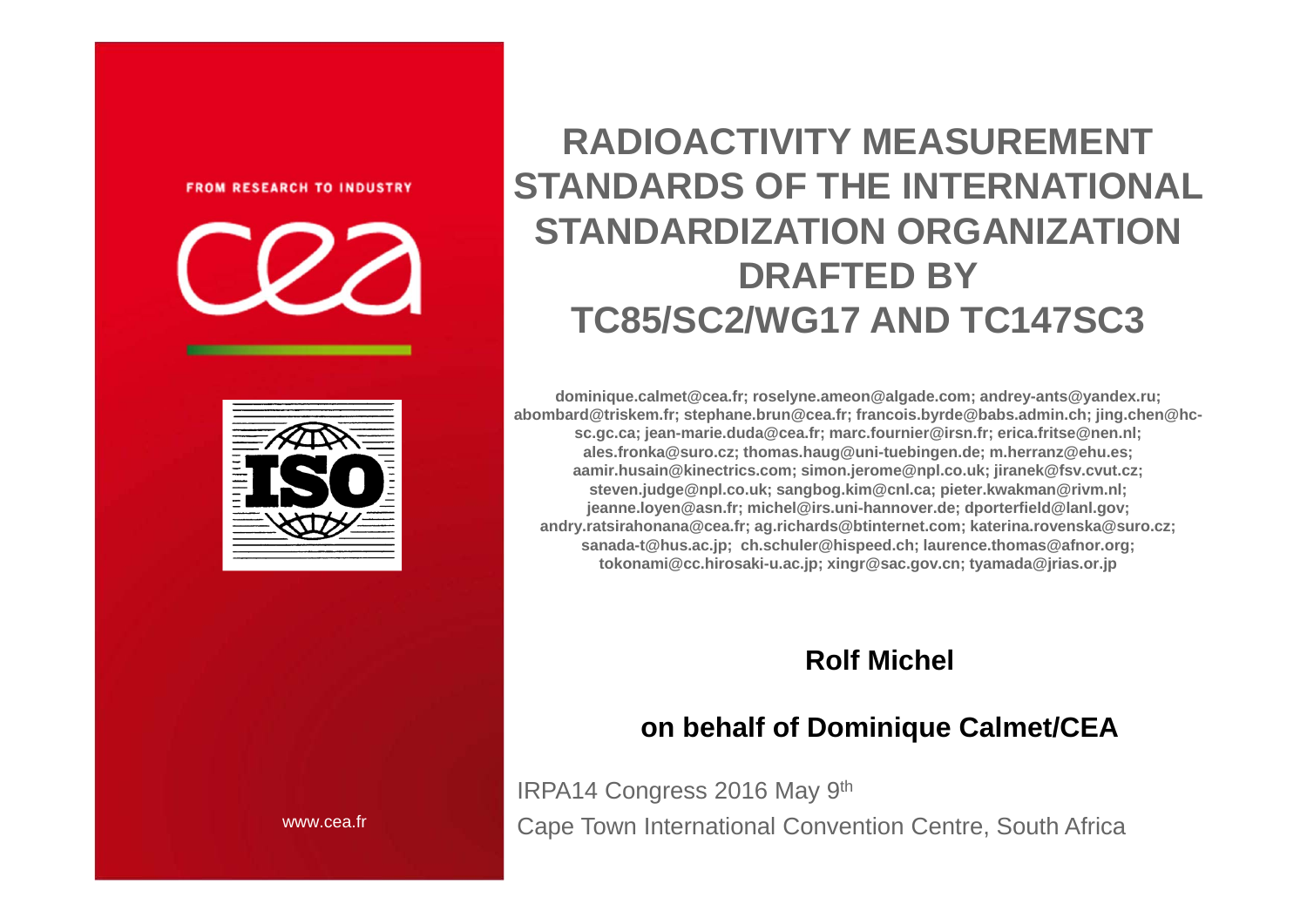

#### Main section with normative clauses

- *Scope*
- *Normative references*
- *Terms, definitions and symbols*
- *Principle*
- *Equipment*
- *Sampling (characteristics, duration, …)*
- *Test method procedure, influence quantities, calibration*
- *Expression of results : uncertainty, decision threshold, detection limit, …*
- *Test Report*

Annexe(s) usually informative

Example of test methods applying the requirements of the standard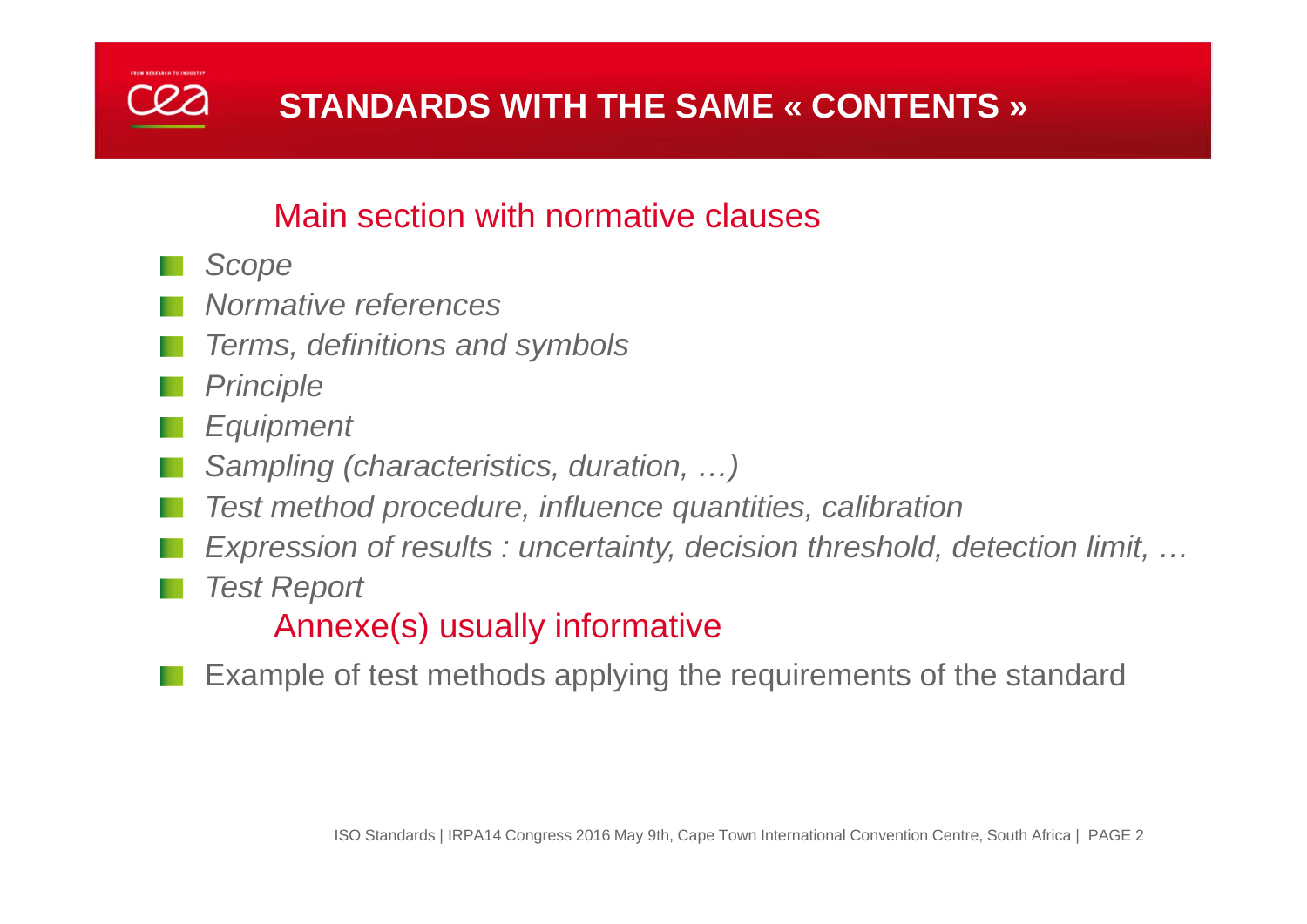

#### **ISO TC147 WATER QUALITY**

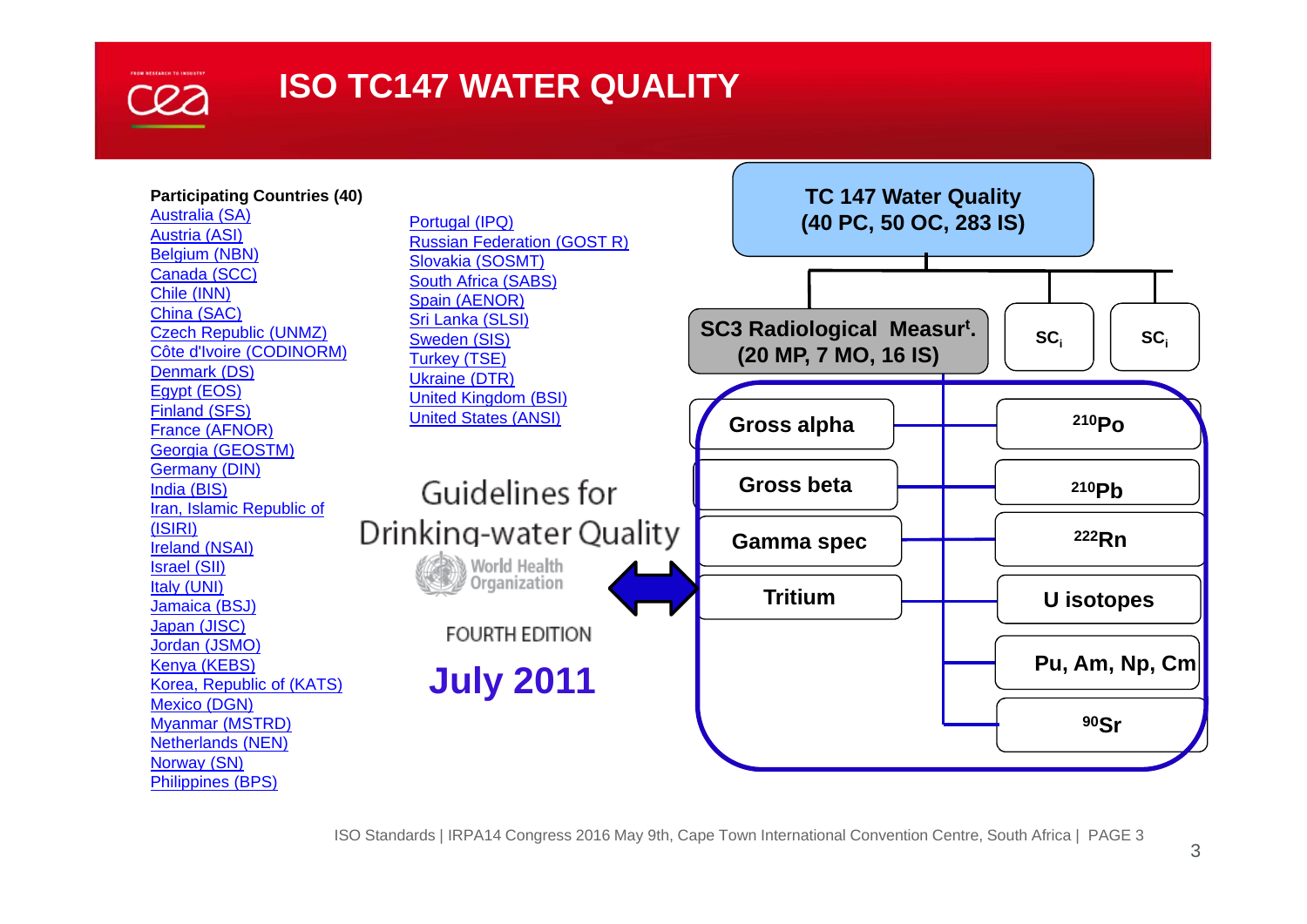### **ISOTC 147 WATER QUALITY**

#### **Sampling methods**

■ ISO5667 Water quality — Sampling (21 Parts)

- Part 3 (2012) Preservation and handling of water samples

#### **Screening methods**

- ISO9696 (2016) Measurement of gross alpha activity in non-saline water
	- Thick source method
- ISO9697 (2015) Measurement of gross beta activity in non-saline water -
	- Thick source method
- ISO10704 (2009) Measurement of gross alpha and gross beta activity in non-saline water — Thin source deposit method
- ISO11704 (2010) Measurement of gross alpha and beta activity concentration in non-saline water — Liquid scintillation counting method.
- ISO10703 (2007) Determination of the activity concentration of radionuclides — Method by high resolution gamma-ray spectrometry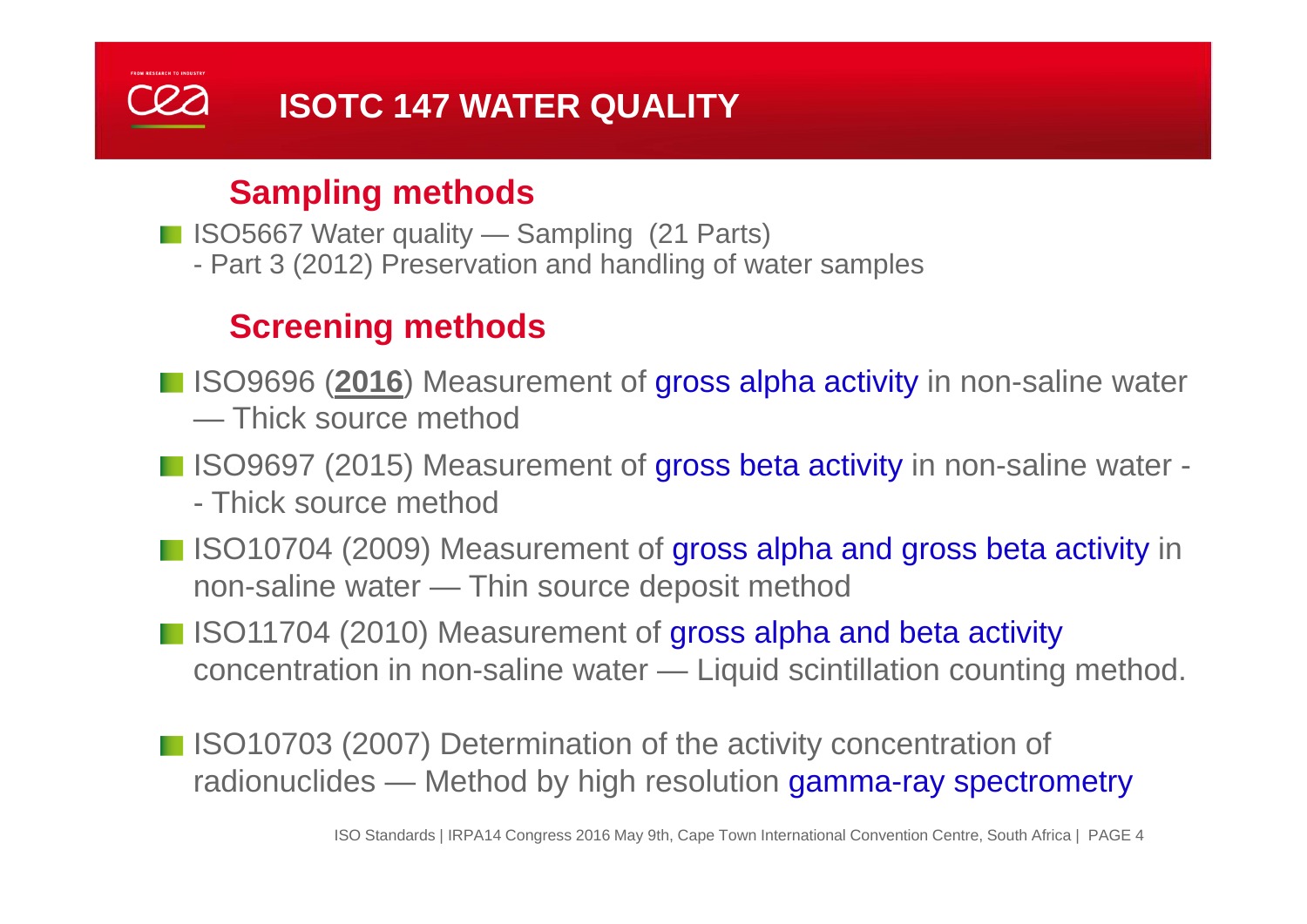

#### **Test methods for individual radionuclides**

- ISO9698 (2010) Determination of tritium activity concentration LSC method
- ISO13160 (2012) Measurement of strontium 90 and strontium 89
- ISO13161 (2011) Measurement of **polonium 210** activity concentration in water by alpha spectrometry
- ISO13162 (2011) Determination of carbon 14 activity LSC method
- ISO13163 (2013) Measurement of lead 210 activity concentration LSC method
- ISO13164 Measurement of the activity concentration of radon-222
	- $\triangleright$  Part 1 (2013): General principles
	- $\triangleright$  Part 2 (2013): Test method using gamma-ray spectrometry
	- $\triangleright$  Part 3 (2013): Test method using emanometry
	- $\triangleright$  Part 4 (2015): Test method using two-phase liquid scintillation counting.
- **ISO13168 (2015) Simultaneous determination of tritium and carbon 14 activities** — Test method using LSC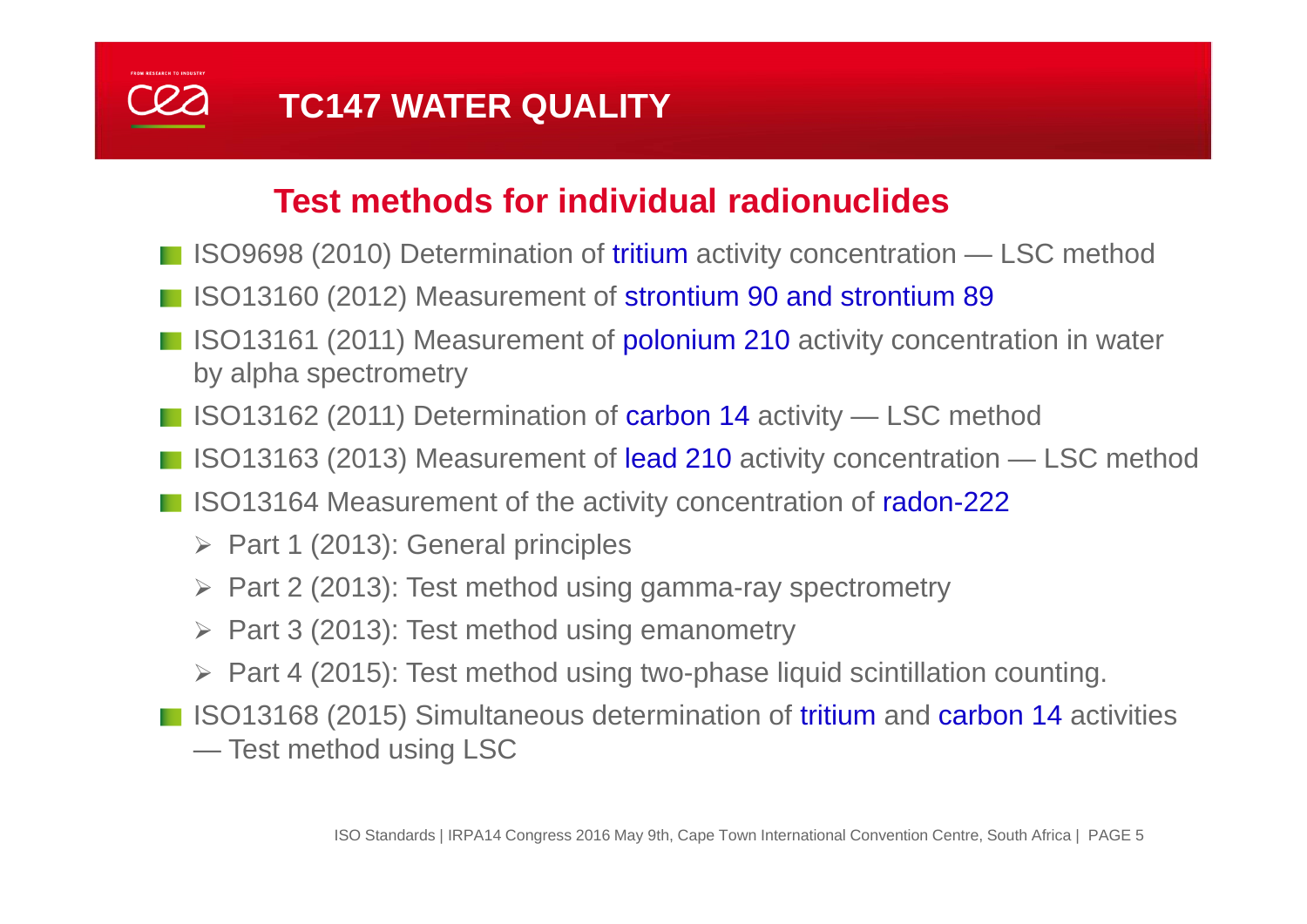

#### **Test methods for individual radionuclides**

- ISO13165 Measurement of radium 226 activity concentration and its short-lived decay products
	- ▶ Part 1 (2013) : Test method using liquid scintillation counting
	- $\triangleright$  Part 2 (2014) : Test method using emanometry
	- **Part 3 (2016):** Test method using coprecipitation and gamma-spectrometry
- ISO13166 (2014) Measurement of uranium activity concentration by alpha spect.
- ISO13167 (2015-12-15) Plutonium, americium, neptunium and curium Test method using alpha spectrometry

#### **Standards under preparation**

- **ISO/WD XXXXX**:  $63$ Ni and  $55$ Fe  $\rightarrow$  Test method using beta liquid scintillation counting"
- ISO/WD XXXXX : Plutonium-238, -239, -240, -241 isotopes and neptunium-237 -
	- Test method using inductively coupled plasma mass spectrometry (ICP-MS)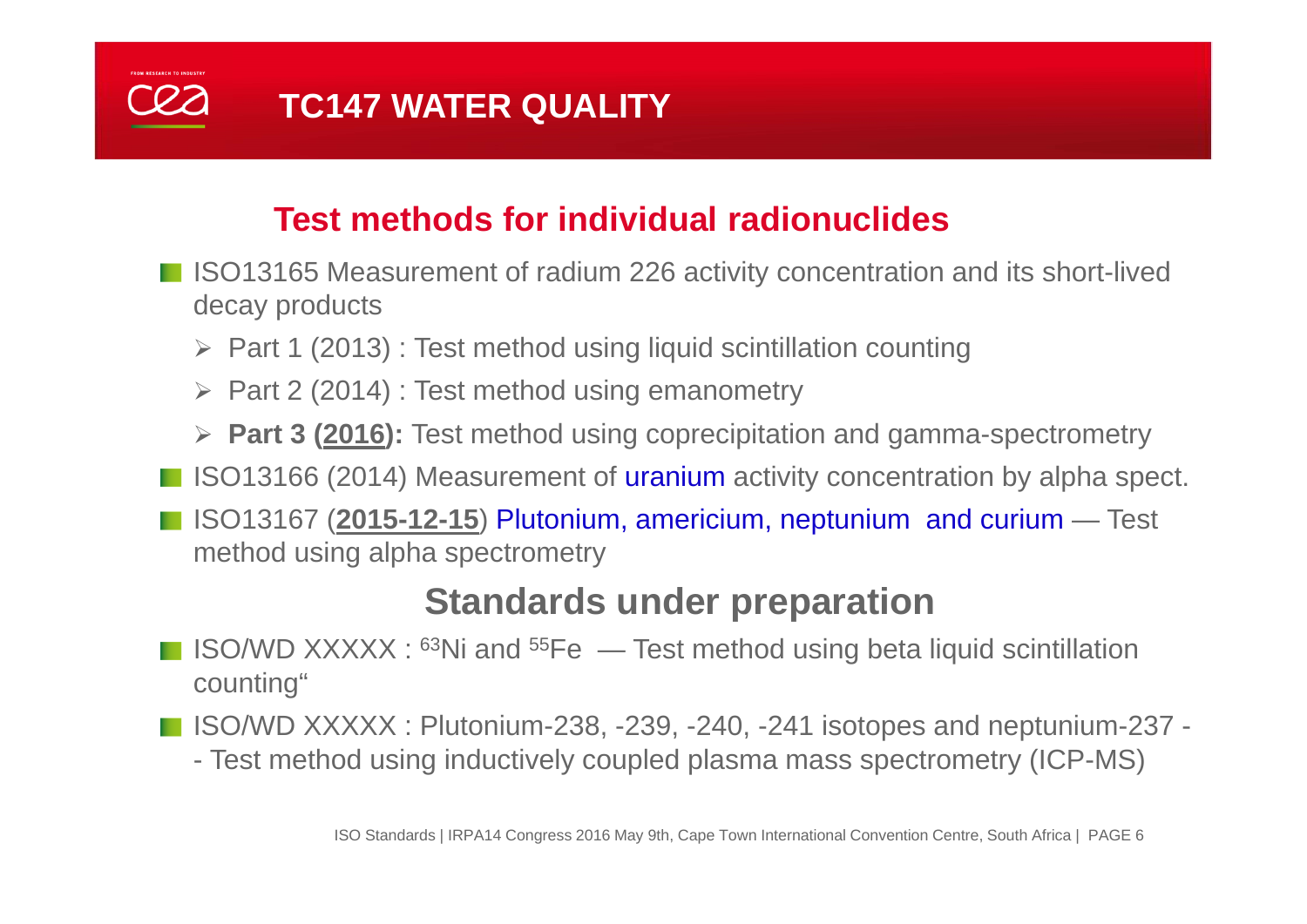### **ISO Technical Committee 85**



ISO Standards | IRPA14 Congress 2016 May 9th, Cape Town International Convention Centre, South Africa | PAGE 7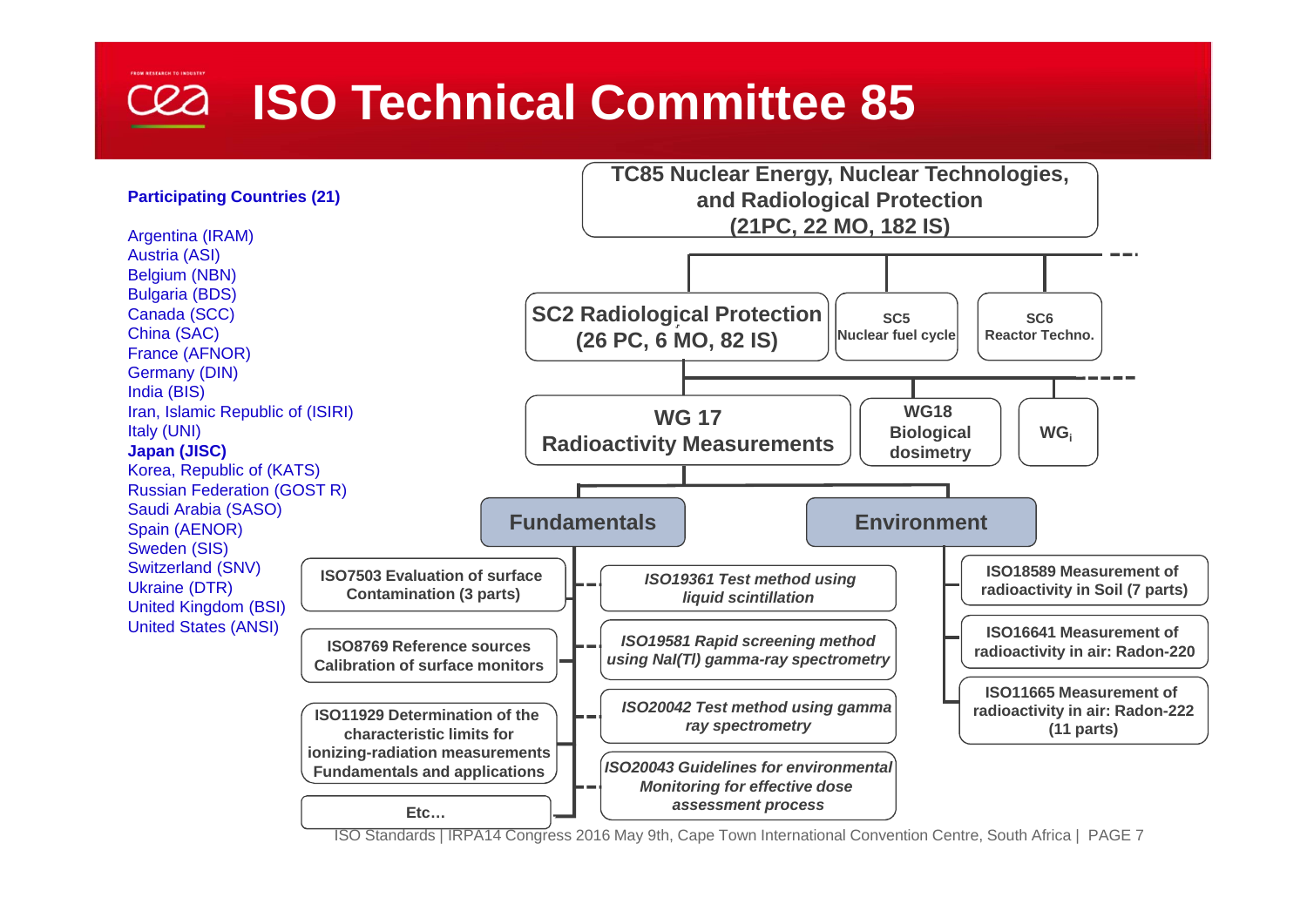■ ISO 11929 (2010) Determination of the characteristic limits (decision threshold, detection limit and limits of the confidence interval) for measurements of ionizing radiation — Fundamentals and application

This standard is to be used by testing and calibration laboratories for detailed evaluations of uncertainty and calculations for compliance with specifications (reference levels). *Currently under revision because of new developments in metrology.*

- **ISO 7503 (2016)** Measurement of radioactivity Measurement and evaluation of surface contamination *: 3 new completely revised parts published in 2016*
	- *Part 1: General principles*
	- *Part 2: Test method using wipe-test samples*
	- *Part 3: Apparatus calibration*
- ISO 8690 (1988) Decontamination of radioactively contaminated surfaces Method for testing and assessing the ease of decontamination
- **ISO 8769 (2016)** Reference sources Calibration of surface contamination monitors — Alpha-, beta- and photon emitters.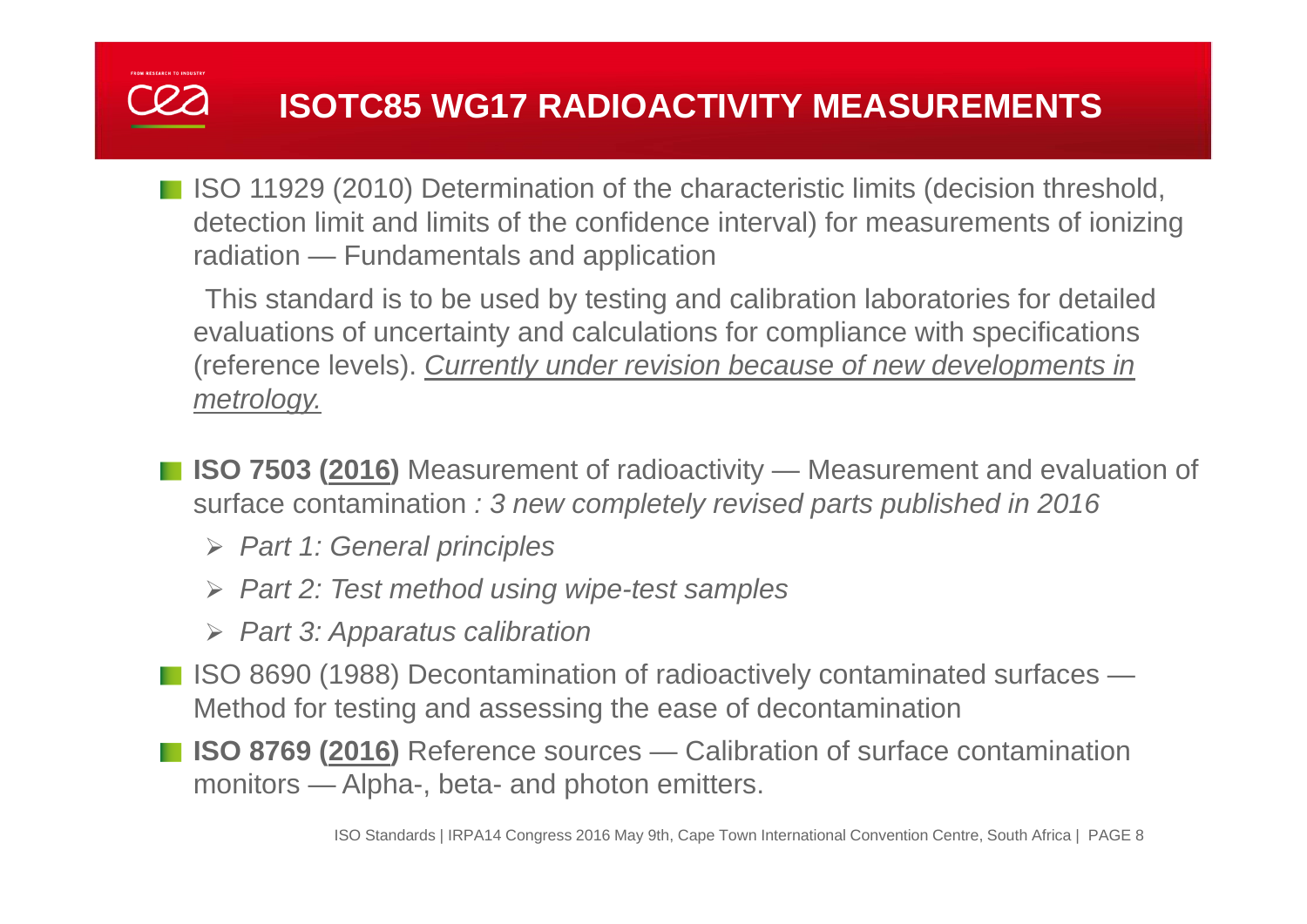- ISO18589 Measurement of radioactivity in the environment Soil
- $\triangleright$  Part 1 (2005): General guidelines and definitions
- $\blacktriangleright$  Part 2 (2015): Guidance for the selection of the sampling strategy, sampling and pre-treatment of samples
- $\blacktriangleright$ Part 3 (2015): Measurement of gamma-emitting radionuclides
- $\blacktriangleright$  Part 4 (2009): Measurement of plutonium isotopes (plutonium 238 and plutonium  $239 + 240$ ) by alpha spectrometry
- $\blacktriangleright$ Part 5 (2009): Measurement of strontium 90
- $\blacktriangleright$ Part 6 (2009): Measurement of gross alpha and gross beta activities
- $\blacktriangleright$ Part 7 (2013): Portable in situ gamma spectrometry measurement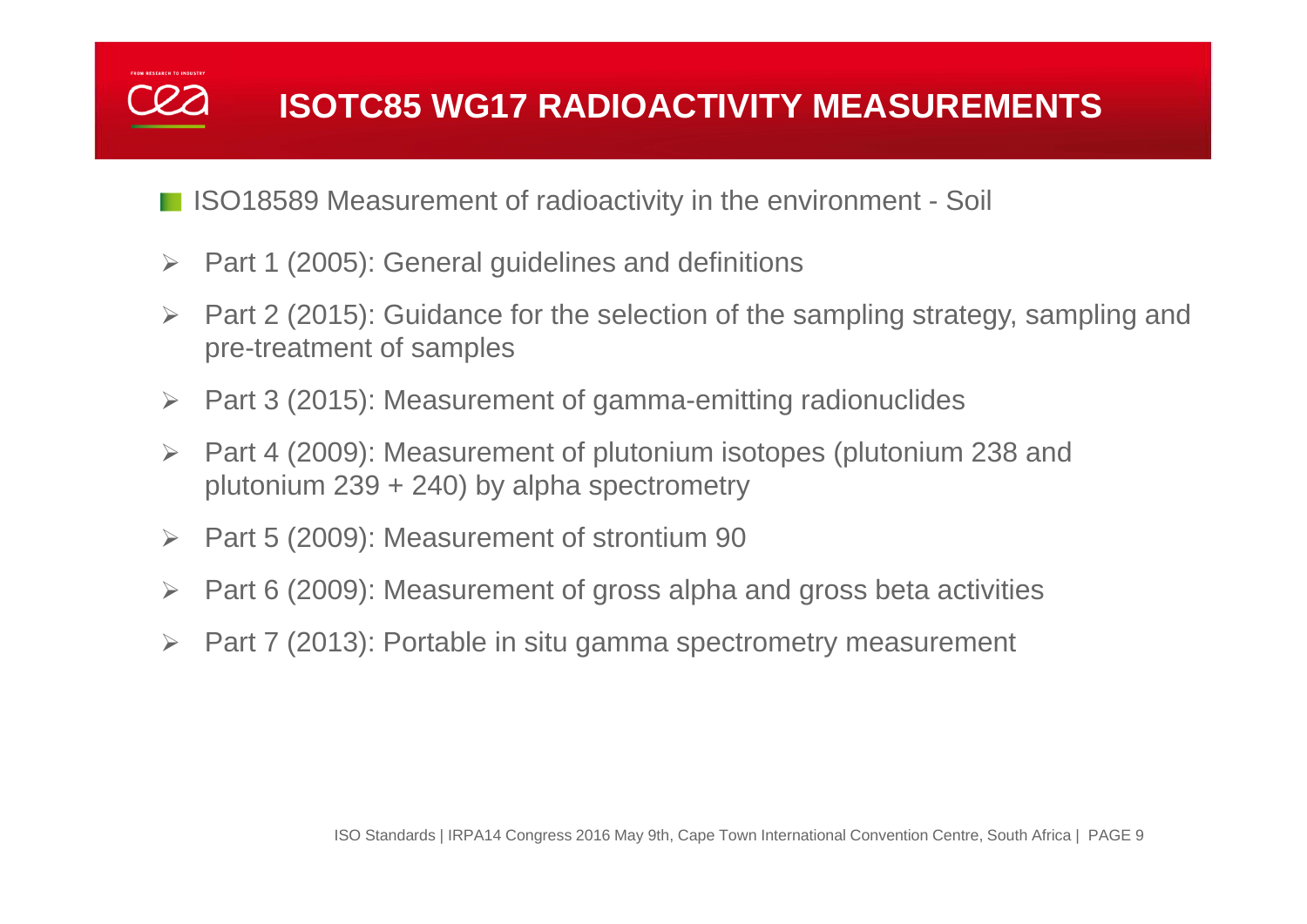■ ISO 11665 Measurement of radioactivity in the environment — Air: radon-222

- Part 1 (2012): Origins of radon and its short-lived decay products and associated measurement methods ;
- Part 2 (2012): Integrated measurement method for determining average potential alpha energy concentration of its short-lived decay products ;
- $\triangleright$  Part 3 (2012): Spot measurement method of the potential alpha energy concentration of its short-lived decay products ;
- $\triangleright$  Part 4 (2012): Integrated measurement method for determining average activity concentration using passive sampling and delayed analysis ;
- Part 5 (2012): Continuous measurement method of the activity concentration ;
- $\triangleright$  Part 6 (2012): Spot measurement method of the activity concentration;
- Part 7 (2012): Accumulation method for estimating surface exhalation rate ;
- Part 8 (2013): Methodologies for initial and additional investigations in buildings;
- **Part 9 (2016)**: Method for determining exhalation rate of dense building materials;
- **Part 11 (2016)**: Test method for soil gas with sampling at depth;
- **TR 12 and 13 (2016)**: Technical report Determination of diffusion coefficient in waterproof materials using activity concentration measurement.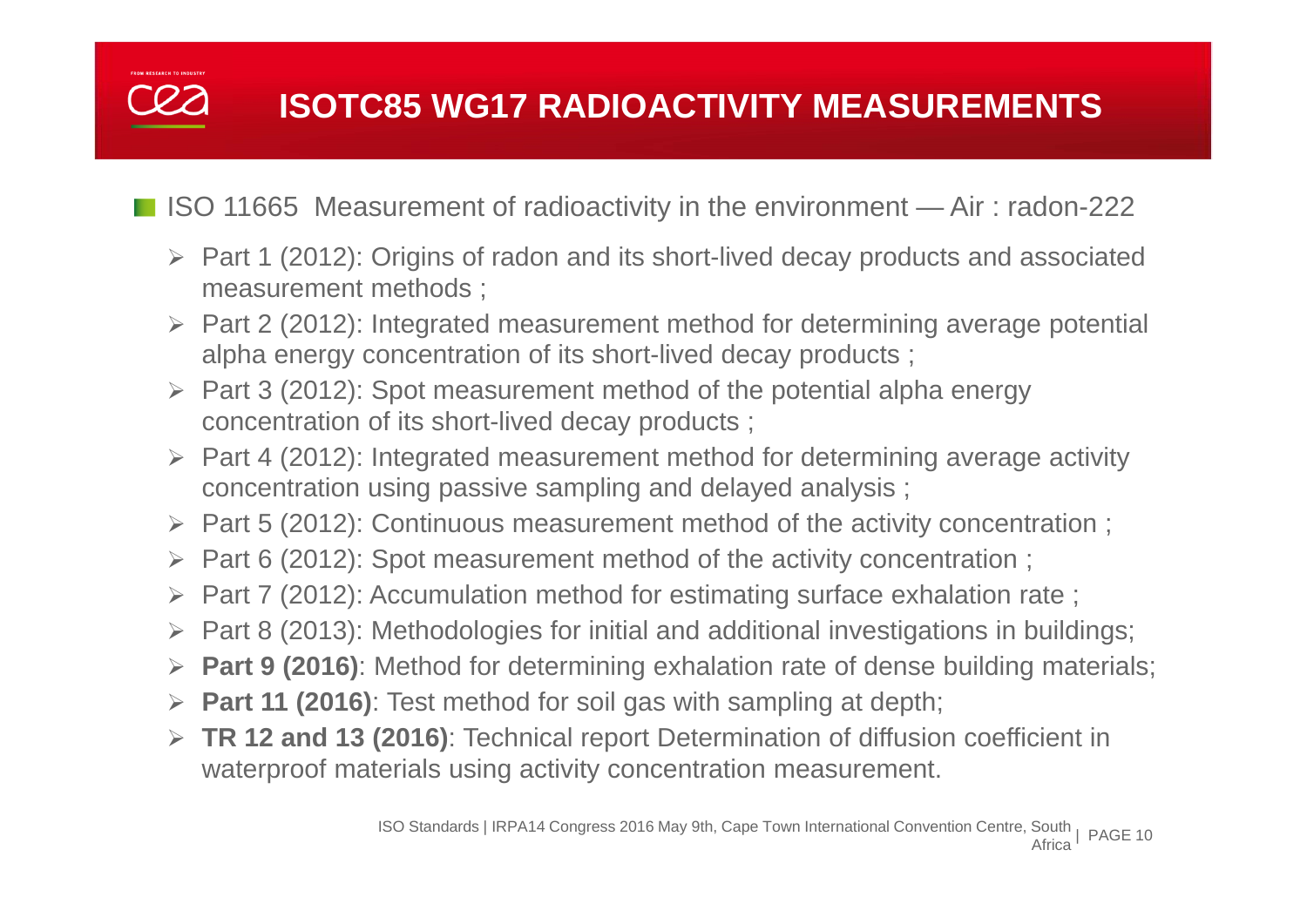#### **STRUCTURE OF ISO 11665 ENVIRONMENT - AIR: RADON-222**



ISO Standards | IRPA14 Congress 2016 May 9th, Cape Town International Convention Centre, South Africa | PAGE 11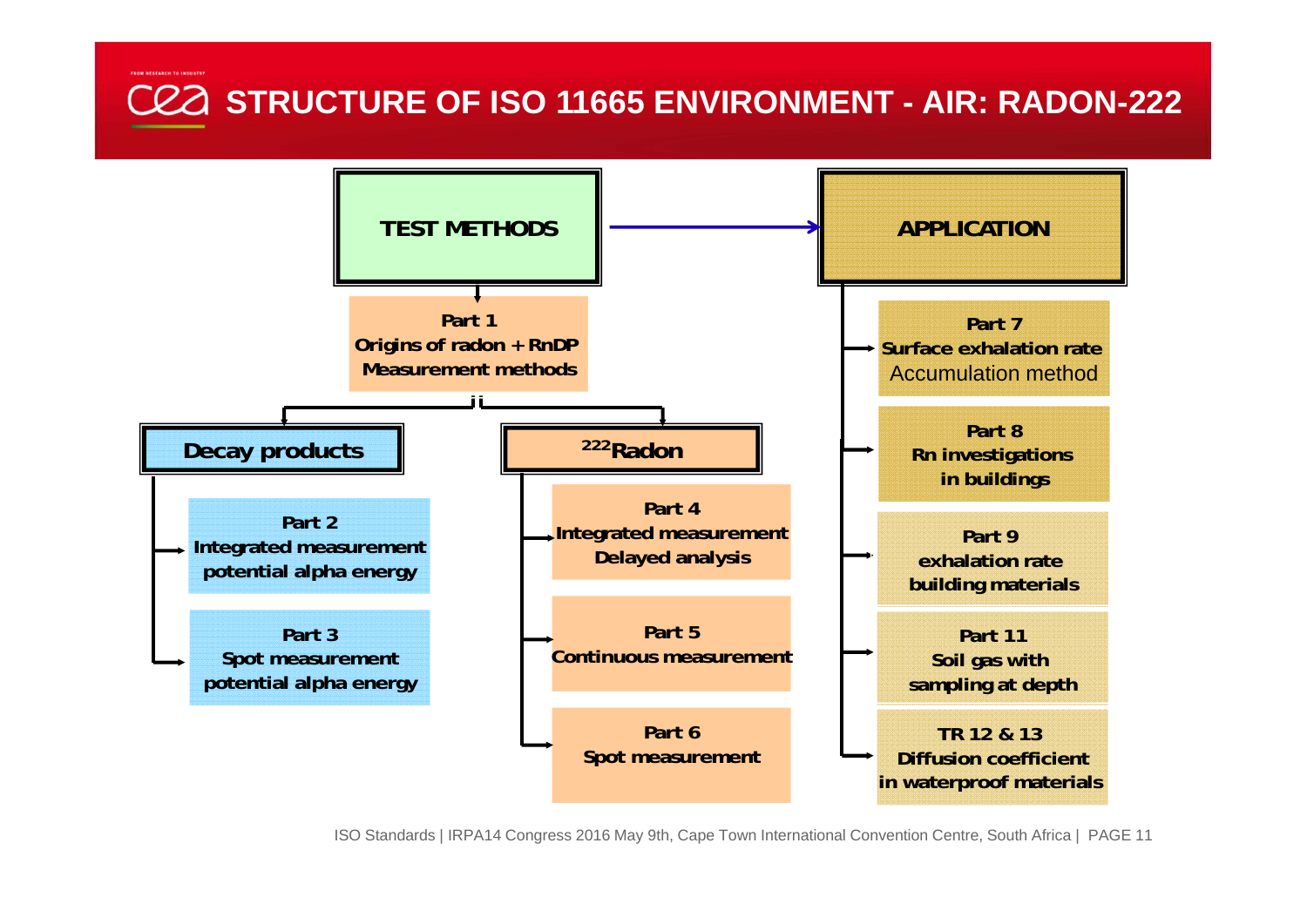

 $\blacksquare$  ISO 16641 (2014) Measurement of radioactivity in the environment  $\rightharpoonup$  Air : radon-220 — Integrated measurement methods for the determination of the average activity concentration using passive solid-state nuclear track detectors.

### **Standards under preparation**

■ **ISO19581 (DIS voting)** Measurement of radioactivity — Gamma emitting radionuclides — Rapid screening method using NaI(Tl) gamma-ray spectrometry (TL Dr. Takahiro Yamada - Japan) *under DIS voting and complementary of* **IEC 61563** (2001) Radiation protection instrumentation – Equipment for measuring specific activity of gamma-emitting radionuclides in foodstuffs *that is under revision*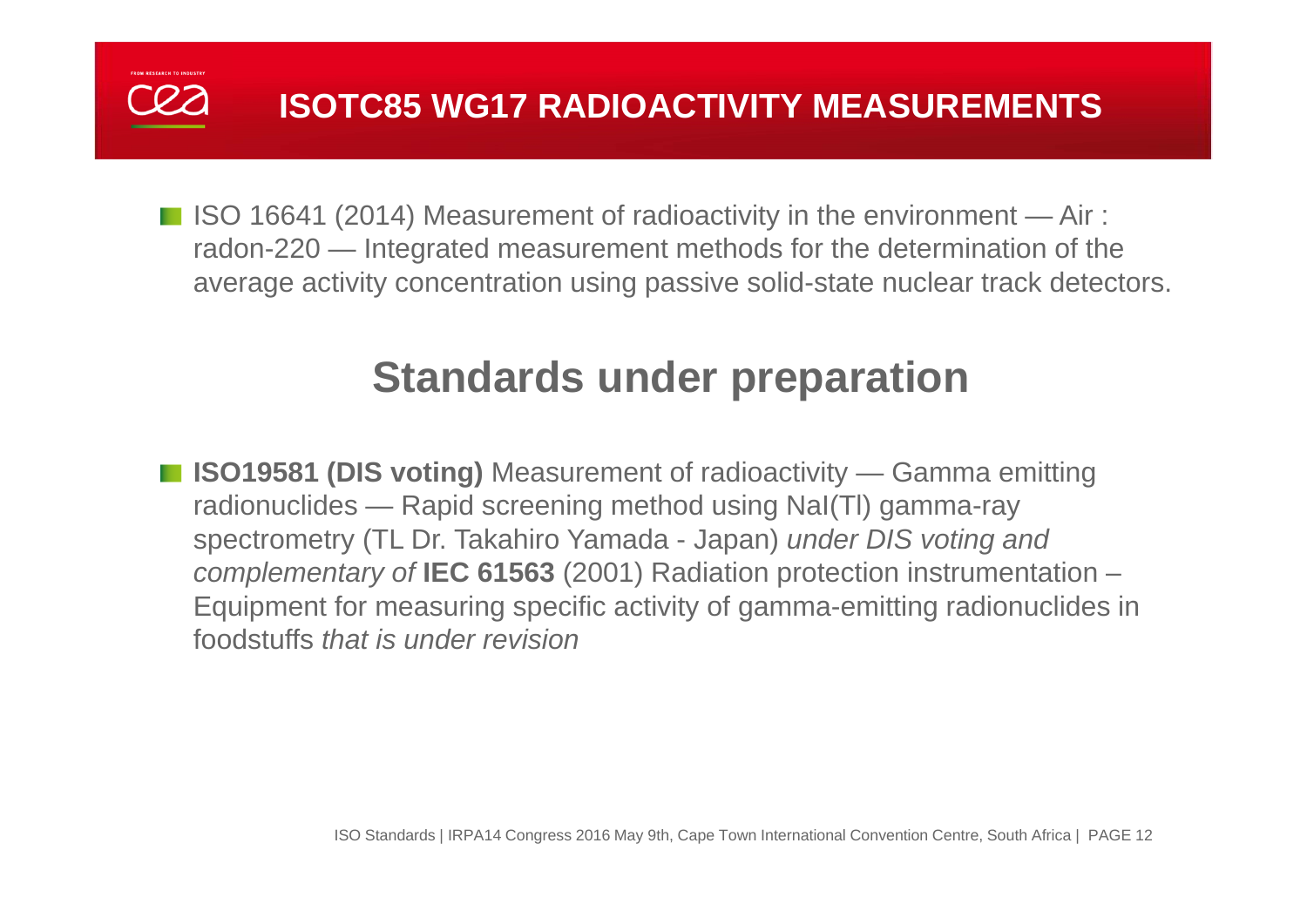■ **ISO19361 (DIS Drafting Stage)** Measurement of radioactivity — Determination of beta emitters activities — Test method using liquid scintillation counting

*Scope : This document describes the conditions for measuring the activity of beta emitter radionuclides by liquid scintillation counting. The test sample can be liquid (aqueous or organic), or solid (particles or filter or planchet)… (PL Mr Marc Fournier)*

■ **ISO 20042 (CD Drafting Stage)** Measurement of radioactivity — Test method using Gamma Spectrometry

*Scope : This international standard describes methods to determine the activity (Bq) of gamma-emitting radionuclides by gamma spectrometry in test samples in a laboratory…* (PL Steven Judge, Thomas Haug, Jean-Marie Duda, François Byrde)

**ISO 20043 (WD Drafting Stage)** Guidelines for environmental monitoring for effective dose assessment process

*Scope : This Standard provides guidance on food and the environmental characterization needed for the prospective and/or retrospective dose assessment methods of public exposure…*(PL Mr Shinji Tokonami and Mr Tetsuya Sanada)

ISO Standards | IRPA14 Congress 2016 May 9th, Cape Town International Convention Centre, South Africa | PAGE 13